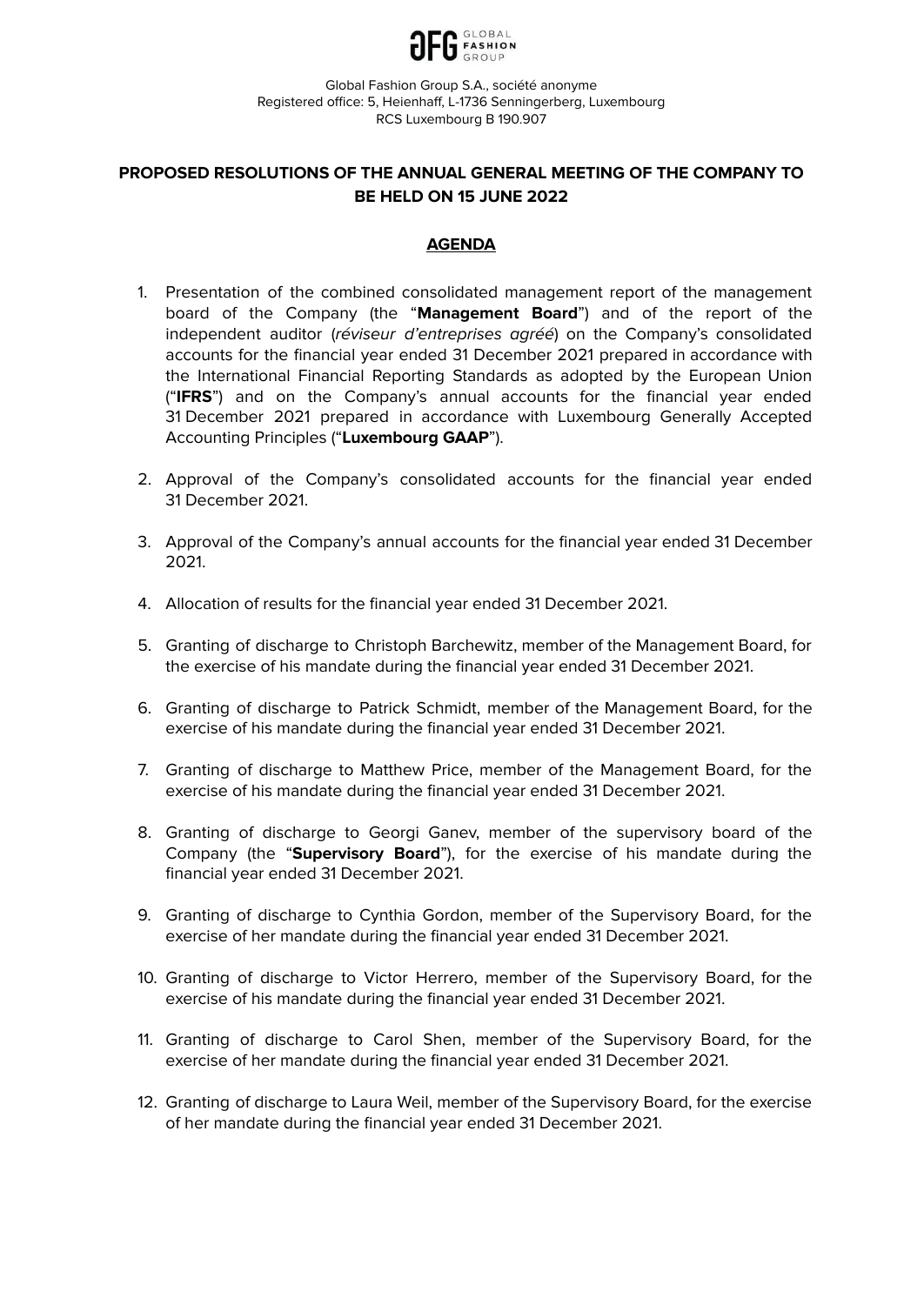

- 13. Granting of discharge to Philipp Povel, member of the Supervisory Board, for the exercise of his mandate during the financial year ended 31 December 2021.
- 14. Granting of discharge to Alexis Babeau, former member of the Supervisory Board, for the exercise of his mandate during the financial year ended 31 December 2021.
- 15. Reappointment of Georgi Ganev to the Supervisory Board for a period ending at the general meeting of shareholders resolving on the discharge for the exercise of the Supervisory Board's mandates for the financial year ending on 31 December 2024.
- 16. Reappointment of Cynthia Gordon to the Supervisory Board for a period ending at the general meeting of shareholders resolving on the discharge for the exercise of the Supervisory Board's mandates for the financial year ending on 31 December 2024.
- 17. Reappointment of Victor Herrero to the Supervisory Board for a period ending at the general meeting of shareholders resolving on the discharge for the exercise of the Supervisory Board's mandates for the financial year ending on 31 December 2024.
- 18. Reappointment of Carol Shen to the Supervisory Board for a period ending at the general meeting of shareholders resolving on the discharge for the exercise of the Supervisory Board's mandates for the financial year ending on 31 December 2024.
- 19. Reappointment of Laura Weil to the Supervisory Board for a period ending at the general meeting of shareholders resolving on the discharge for the exercise of the Supervisory Board's mandates for the financial year ending on 31 December 2024.
- 20. Renewal of the appointment of Ernst & Young as independent auditor for the financial year 2022.
- 21. Presentation of and advisory vote on the remuneration report for the year ending 31 December 2021 for the members of the Management Board and the Supervisory Board.
- 22. Presentation of and advisory vote on the revised remuneration policy for the members of the Management Board and the Supervisory Board.
- 23. Approval and, to the extent necessary, ratification of the remuneration of the Supervisory Board for the financial year ending 31 December 2022.
- 24. Presentation and acknowledgement of the special report of the Management Board dated 6 May 2022 with respect to (i) the restatement and renewal of the current authorised capital and the amendment of the Company's authorised capital and (ii) waiving the preferential subscription right of existing shareholders where expressly provided in the special report of the Management Board dated 6 May 2022, and amendment of articles 6.1 and 6.2 of the articles of association of the Company.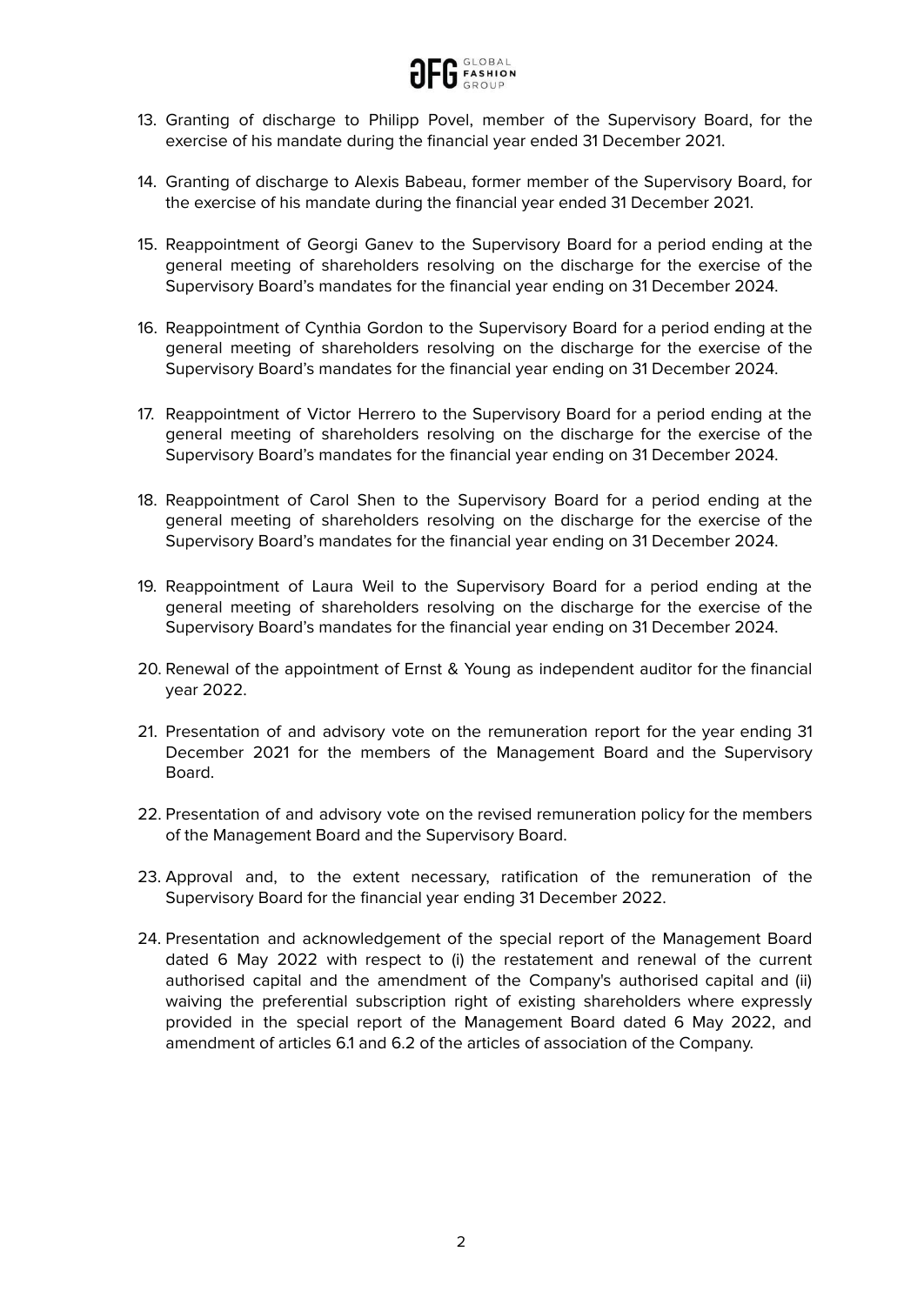

# **First resolution**

The board of the meeting presents and the general meeting of shareholders acknowledges the annual report of the Management Board in relation to the consolidated accounts and the report of the independent auditor of the Company in relation to the annual accounts and the consolidated accounts for the financial year which ended on 31 December 2021.

### **Second resolution**

The general meeting of shareholders approves the consolidated accounts for the financial year which ended on 31 December 2021 showing a balance sheet total of one billion five hundred and forty four million, seven hundred thousand euro (EUR 1,544,700,000), as presented by the Management Board.

### **Third resolution**

The general meeting of shareholders approves the annual accounts for the financial year which ended on 31 December 2021 showing a balance sheet total of one billion five hundred and seventy six million, sixty eight thousand, nine hundred and ninety five euro and ninety two cents (EUR 1,576,068,995.92), as presented by the Management Board.

#### **Fourth Resolution**

The general meeting of shareholders acknowledges a loss of sixty three million four hundred and sixty four thousand one hundred and eight euro and eighteen cents (EUR 63,464,108.18) and resolves to allocate it as follows:

| Loss of the financial year                                    | <b>EUR</b> | (63,464,108.18)    |
|---------------------------------------------------------------|------------|--------------------|
| Loss of the previous financial<br>year                        | <b>EUR</b> | (2,316,872,924.18) |
| Loss to be carried forward to<br>the following financial year | <b>EUR</b> | (2,380,337,032.36) |

#### **Fifth resolution**

The general meeting resolves to grant discharge to Mr. Christoph Barchewitz, member of the Management Board, for the exercise of his mandate during the financial year ended 31 December 2021.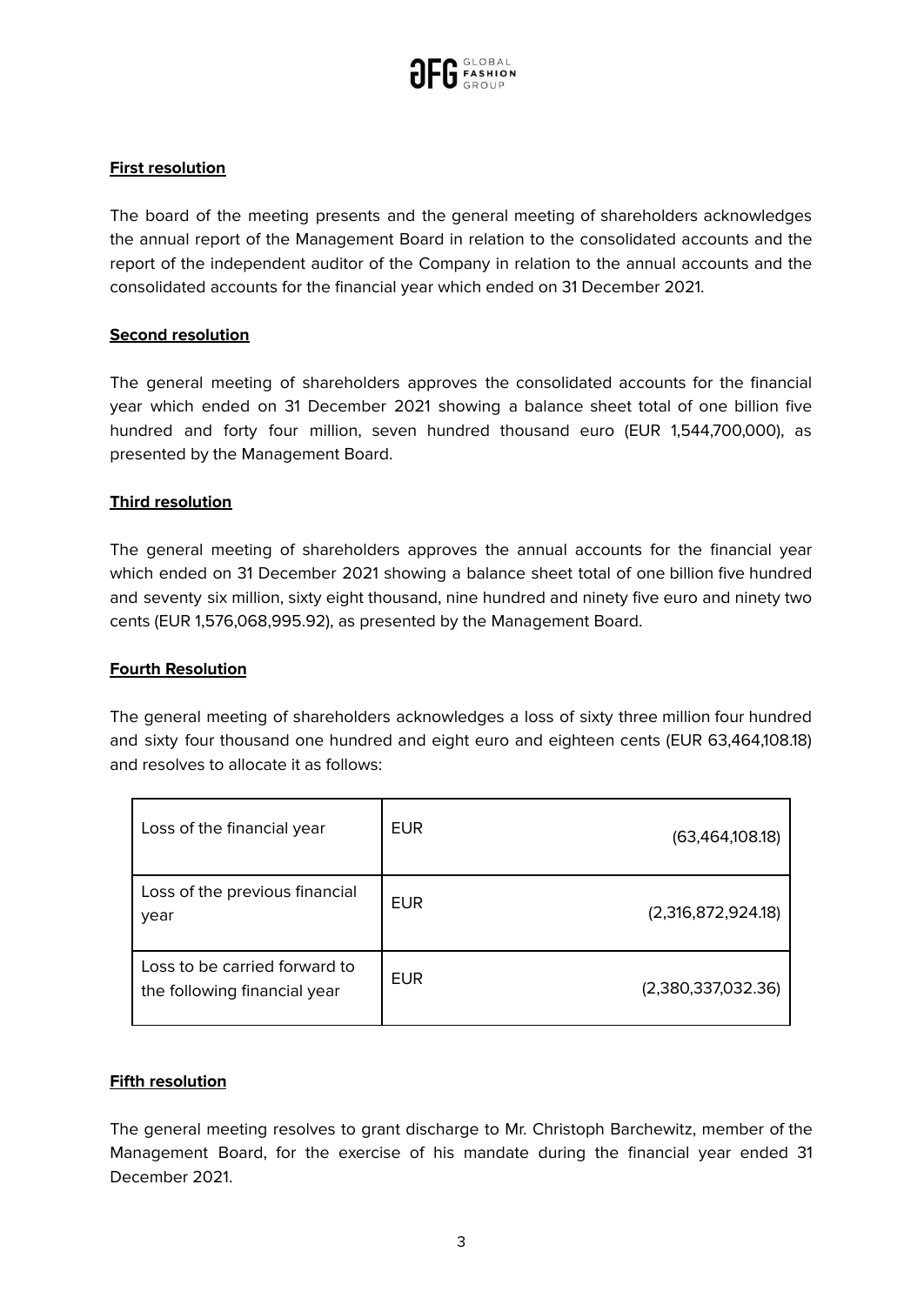

### **Sixth resolution**

The general meeting resolves to grant discharge to Mr. Patrick Schmidt, member of the Management Board, for the exercise of his mandate during the financial year ended 31 December 2021.

#### **Seventh resolution**

The general meeting resolves to grant discharge to Mr. Matthew Price, member of the Management Board, for the exercise of his mandate during the financial year ended 31 December 2021.

#### **Eighth resolution**

The general meeting resolves to grant discharge to Georgi Ganev, member of the Supervisory Board, for the exercise of his mandate during the financial year ended 31 December 2021.

### **Ninth Resolution**

The general meeting resolves to grant discharge to Cynthia Gordon, member of the Supervisory Board, for the exercise of her mandate during the financial year ended 31 December 2021.

#### **Tenth Resolution**

The general meeting resolves to grant discharge to Victor Herrero, member of the Supervisory Board, for the exercise of his mandate during the financial year ended 31 December 2021.

#### **Eleventh Resolution**

The general meeting resolves to grant discharge to Carol Shen, member of the Supervisory Board, for the exercise of her mandate during the financial year ended 31 December 2021.

#### **Twelfth Resolution**

The general meeting resolves to grant discharge to Laura Weil, member of the Supervisory Board, for the exercise of her mandate during the financial year ended 31 December 2021.

#### **Thirteenth Resolution**

The general meeting resolves to grant discharge to Philipp Povel, member of the Supervisory Board, for the exercise of his mandate during the financial year ended 31 December 2021.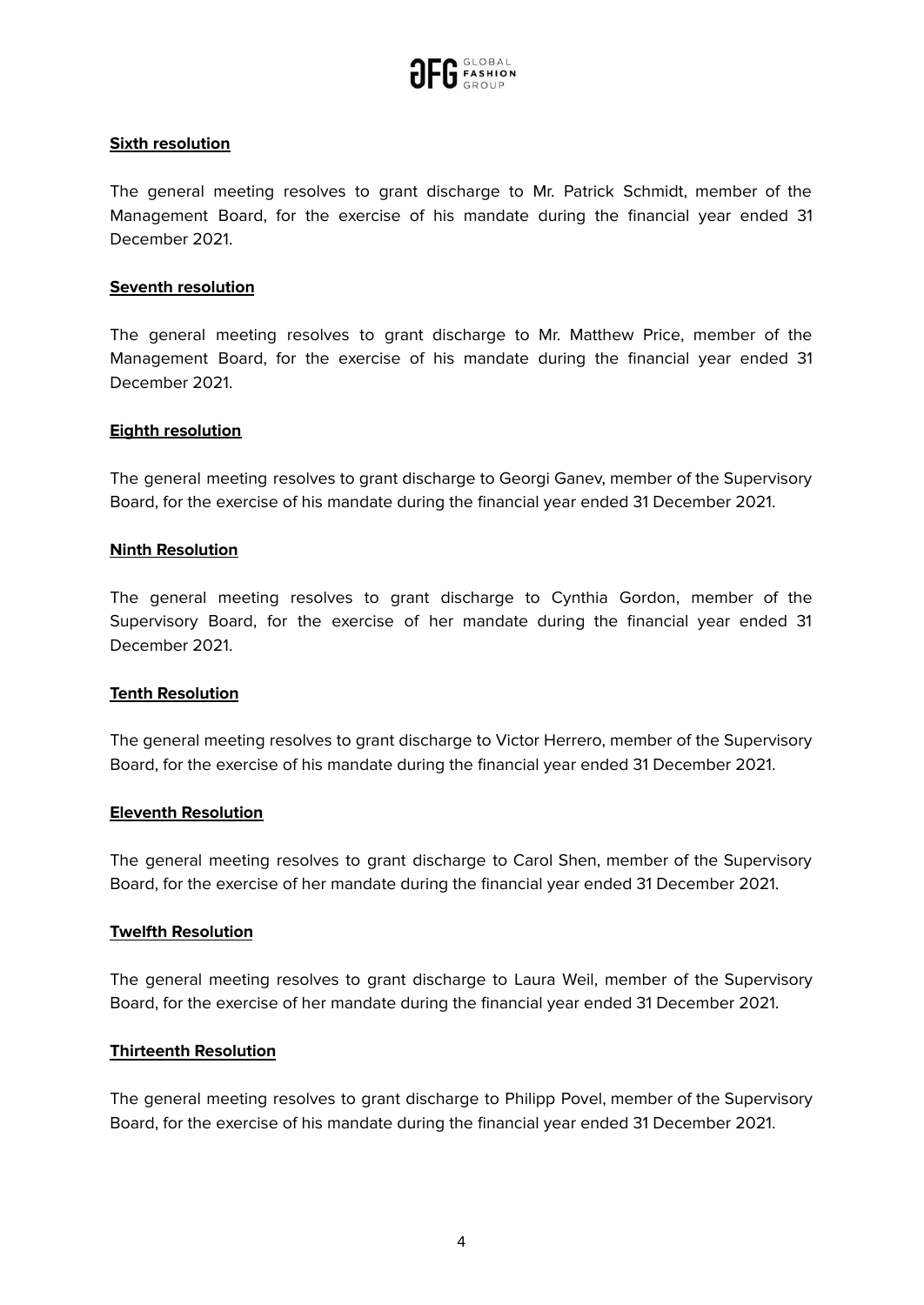

## **Fourteenth Resolution**

The general meeting resolves to grant discharge to Alexi Babeau, former member of the Supervisory Board, for the exercise of his mandate during the financial year ended 31 December 2021.

### **Fifteenth Resolution**

The general meeting acknowledges the reappointment of Georgi Ganev whose curriculum vitae has been made available to the shareholders on the website of the Company ahead of the present meeting as a member of the Supervisory Board for a period ending at the expiration of the general meeting of shareholders resolving on the discharge for the exercise of the Supervisory Board's mandates for the financial year ending on 31 December 2024.

#### **Sixteenth Resolution**

The general meeting acknowledges the reappointment of Cynthia Gordon whose curriculum vitae has been made available to the shareholders on the website of the Company ahead of the present meeting as a member of the Supervisory Board for a period ending at the expiration of the general meeting of shareholders resolving on the discharge for the exercise of the Supervisory Board's mandates for the financial year ending on 31 December 2024.

#### **Seventeenth Resolution**

The general meeting acknowledges the reappointment of Victor Herrero whose *curriculum* vitae has been made available to the shareholders on the website of the Company ahead of the present meeting as a member of the Supervisory Board for a period ending at the expiration of the general meeting of shareholders resolving on the discharge for the exercise of the Supervisory Board's mandates for the financial year ending on 31 December 2024.

#### **Eighteenth Resolution**

The general meeting acknowledges the reappointment of Carol Shen whose curriculum vitae has been made available to the shareholders on the website of the Company ahead of the present meeting as a member of the Supervisory Board for a period ending at the expiration of the general meeting of shareholders resolving on the discharge for the exercise of the Supervisory Board's mandates for the financial year ending on 31 December 2024.

#### **Nineteenth Resolution**

The general meeting acknowledges the reappointment of Laura Weil whose curriculum vitae has been made available to the shareholders on the website of the Company ahead of the present meeting as a member of the Supervisory Board for a period ending at the expiration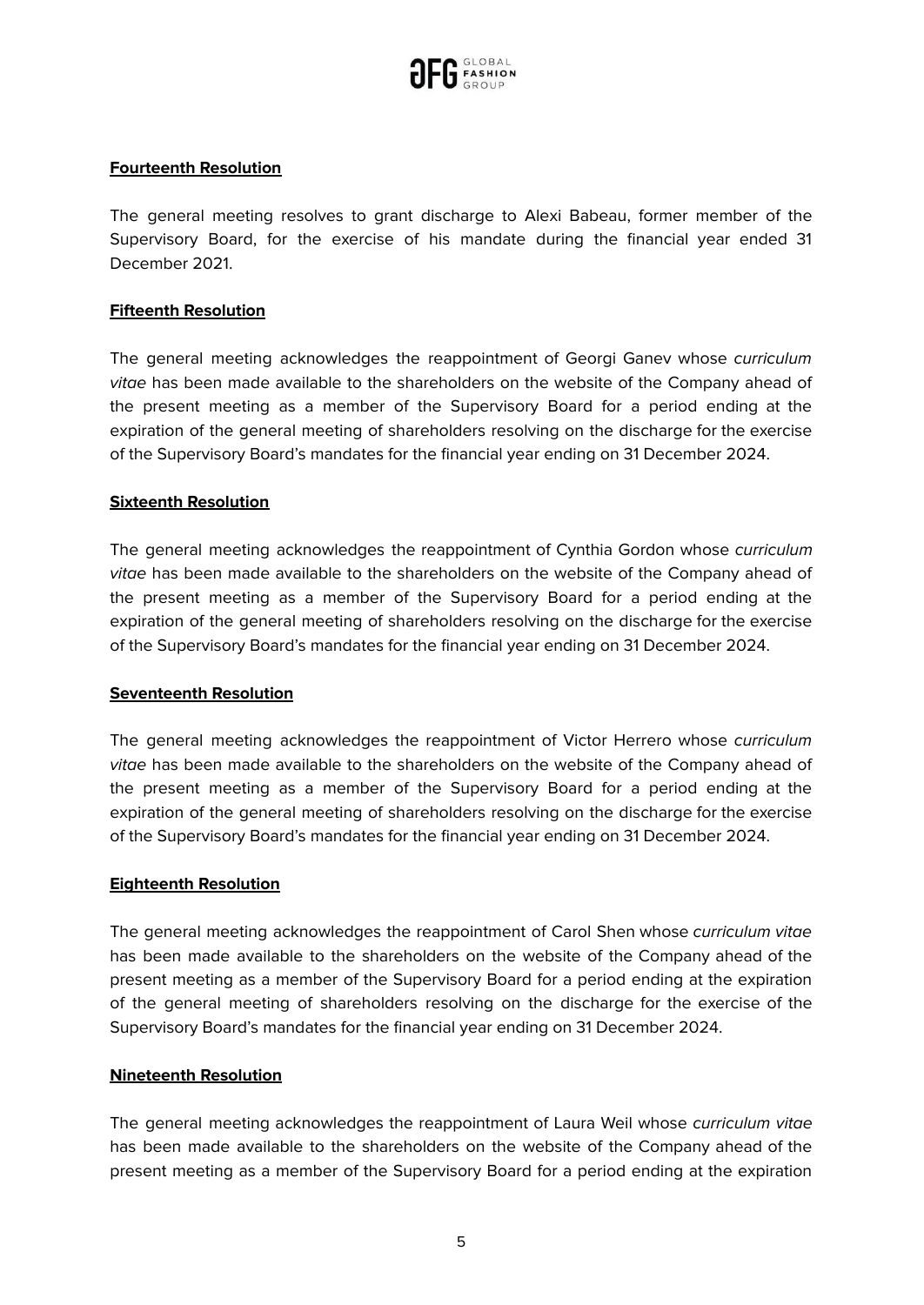

of the general meeting of shareholders resolving on the discharge for the exercise of the Supervisory Board's mandates for the financial year ending on 31 December 2024.

# **Twentieth Resolution**

The general meeting resolves to renew the mandate of Ernst & Young as independent auditor of the Company for a period ending at the general meeting of shareholders approving the annual accounts for the financial year ending on 31 December 2022.

## **Twenty-first Resolution**

The Management Board proposes to pass an advisory vote on the remuneration report of the Company for the members of the Management Board and of the Supervisory Board.

### **Twenty-second Resolution**

The Management Board proposes to pass an advisory vote, the general meeting votes on the remuneration policy of the Company for the Management Board and Supervisory Board as presented by the Management Board.

### **Twenty-third Resolution**

The general meeting resolves that the remuneration of the members of the Supervisory Board for the financial year ending 31 December 2022, shall be as follows:

|                  | Supervisory<br>Board                       | Audit<br>Committee | Sustainability<br>Committee | Nomination<br>Committee | Remuneration<br>Committee |
|------------------|--------------------------------------------|--------------------|-----------------------------|-------------------------|---------------------------|
| Chairman         | €40,000<br>(cumulative with<br>member fee) | €40,000            | €20,000                     | €10,000                 | €25,000                   |
| Vice<br>Chairman | €10,000<br>(cumulative with<br>member fee) |                    |                             |                         |                           |
| Member           | €30,000                                    | €10,000            | €10,000                     | €5,000                  | €10,000                   |

## **Twenty-fourth Resolution**

The general meeting acknowledges the special report of the Management Board which has been made available to the shareholders with respect to (i) the restatement and renewal of the authorised capital of the Company and (ii) the waiver of the preferential subscription right of the existing shareholders where provided therefore in the special report.

The general meeting approves the restatement and renewal of the authorised capital of the